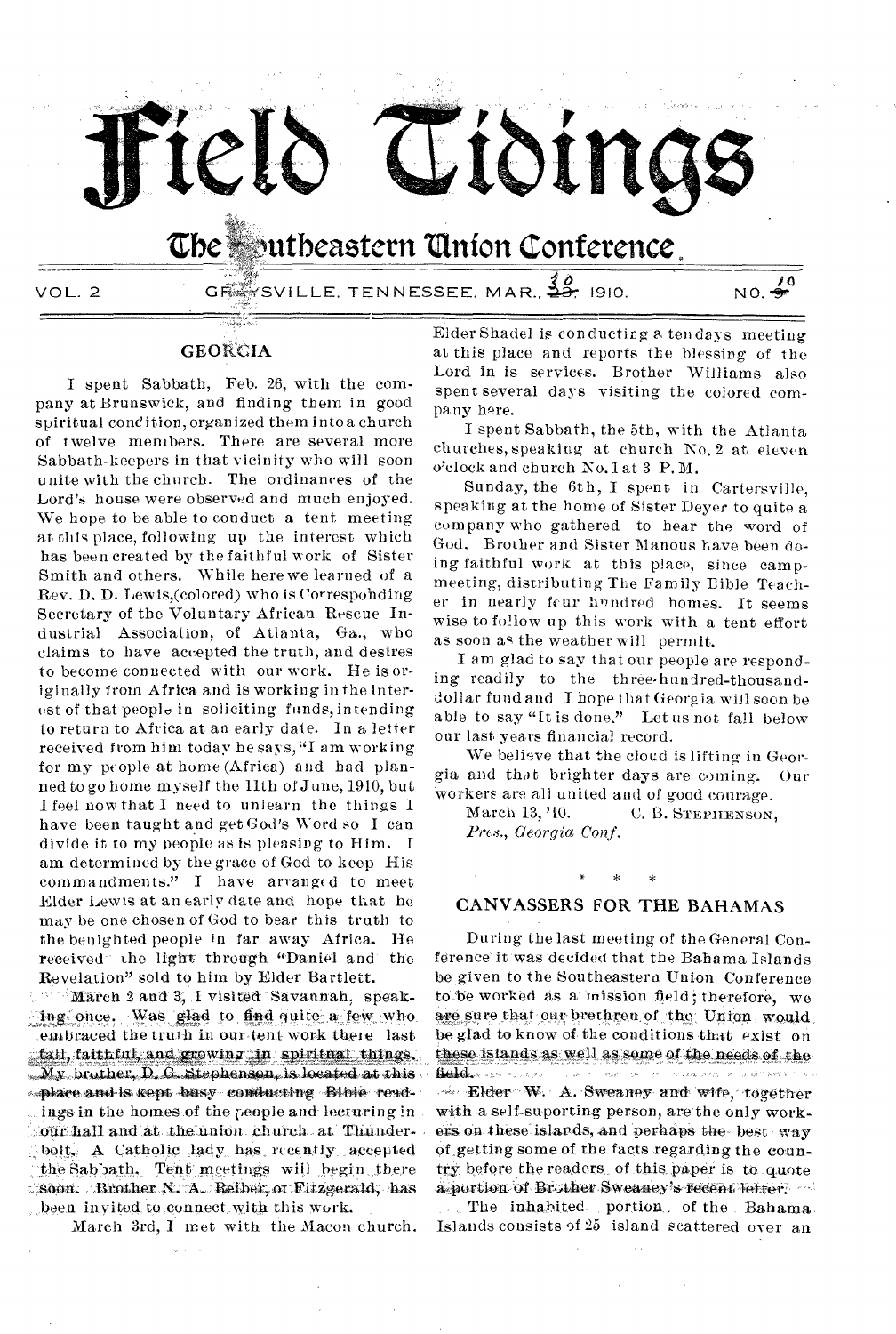areal of 800 miles from north to south, and about 400 from east to west." The aggregate land surface is about equal to Porto Rico, and the combined population is about 7000, in proportion of 15 colored to one white. The climate of these islands is as nearly perfect as can be found in this sin-cursed earth.

All kinds of .garden products commonly raised in the temperate and semi-tropical countries are produced there. Citrons fruits of all kinds are grown and exported in large quanities.

On some of these islands are splended forests of hard pine, and a large saw-mill is located at Andros Island.

Brother Sweaney says that he is certain our literature will sell well. 1n-his experience during the last eight years in the Lesser Antilles he has sold a large number of bocks. The temporal conditions of the people are not as bad as some places where he has been, and he believes the canvassing work demands immediate attention.

"The ideal would be for a family who knows, and can live and teach the truth, to settle in these islands. A family in each island would be best of all. They might get a place where they could partly or wholly earn their living, while working among the people with the printed page. This would give both husband and wife work to do in the cause.

"The people of these islands, as well as all British colonies and countries, are courteous, friendly, and hospitable. Of course everywhere one goes some bigotry, prejudice, and opposition will be found, but it is certainly not worse here than in the United States.

"Agents are not so common in these small islands as to become a nuisance, as is the case in larger communities, and when one approaches them in the right way, he is gladly received and entertained to the very best of their ability.

I believe a thoroughly trained canvasser can sell a number of books to the well-to-do families here, but perhaps Coming King, and other small books would be best to handle first.

"We are supremely happy and contented here, and see no reason why any one should not be. We see many omens of encouragement and hope to be able to develop a company here who shall keep all the commandments of God and the faith of Jesus."

The Southeastern Union Conference voted to send two experienced canvassers to this field as soon as they could be secured. We are now looking for suitable persons to fill this call.

*Graysville, Tenn.* V. O. COLE.

### SAVANNAH GEORGIA

After closing the meetings at Ty Ty, Georgia, where a company was brought out, and a lot donated for a church building, I was transferred to Savannah, where Elders C. B. Stephenson and S. T. Shadel nad been laboring, and a company obeying. They had a hall in which to hold meetings on Sabbath and- Sunday nights. I at once had invitations to hold meetings in the homes. These I accepted and have been holding meetings once a week at these homes. I began as usual, with a regular course of study. Some have accepted and -are--ready-for church membership. Two of the students at one of these classes were Catholics. They borrowed a Bible from the priest and would bring it to the meetings and study from it. In presenting the little horn of Daniel 7:25, I called on one of them to read what this power would seek to do. He read, "He shall think himself able to change the times and laws." He was then asked to read Ex. 20:8-11. Afterwards they went to the priest, who told them the Catholic church changed the day of worship from Saturday to Sunday. They are now keeping-the Sabbath, and we hope the young man Will make a worker for the truth.

I have sold five copies of- B. R., three D. R., six helps, and manyTracts treating on the doctrines for the present time.

Many interesting experiences come to the child of God laboring in the front.

We hope to begin meetings in the tent in a few weeks,

The workers here are encouraged and praising the Lord for a knowledge of His word.

D. G. STEPHENSON,

TRAINING SCHOOL ITEMS

The annual meeting of the Southern Train\_ ing School board was held, according to appointment, at Graysville, March 6 and 7. The board gave considerable time to the study of the problems of the school. It was voted to establish several industries, and to strengthen those we already have.

The annual report of the Principal showed that the school was holding its own, although it had not grown much by way of increased enrolment.

A careful consideration of the needs led the board to vote to build a boy's dormitory capable of rooming from 25 to 30 boys. The school already owns about \$700 worth of lumber. Work will be commenced on the dormitory in the near future.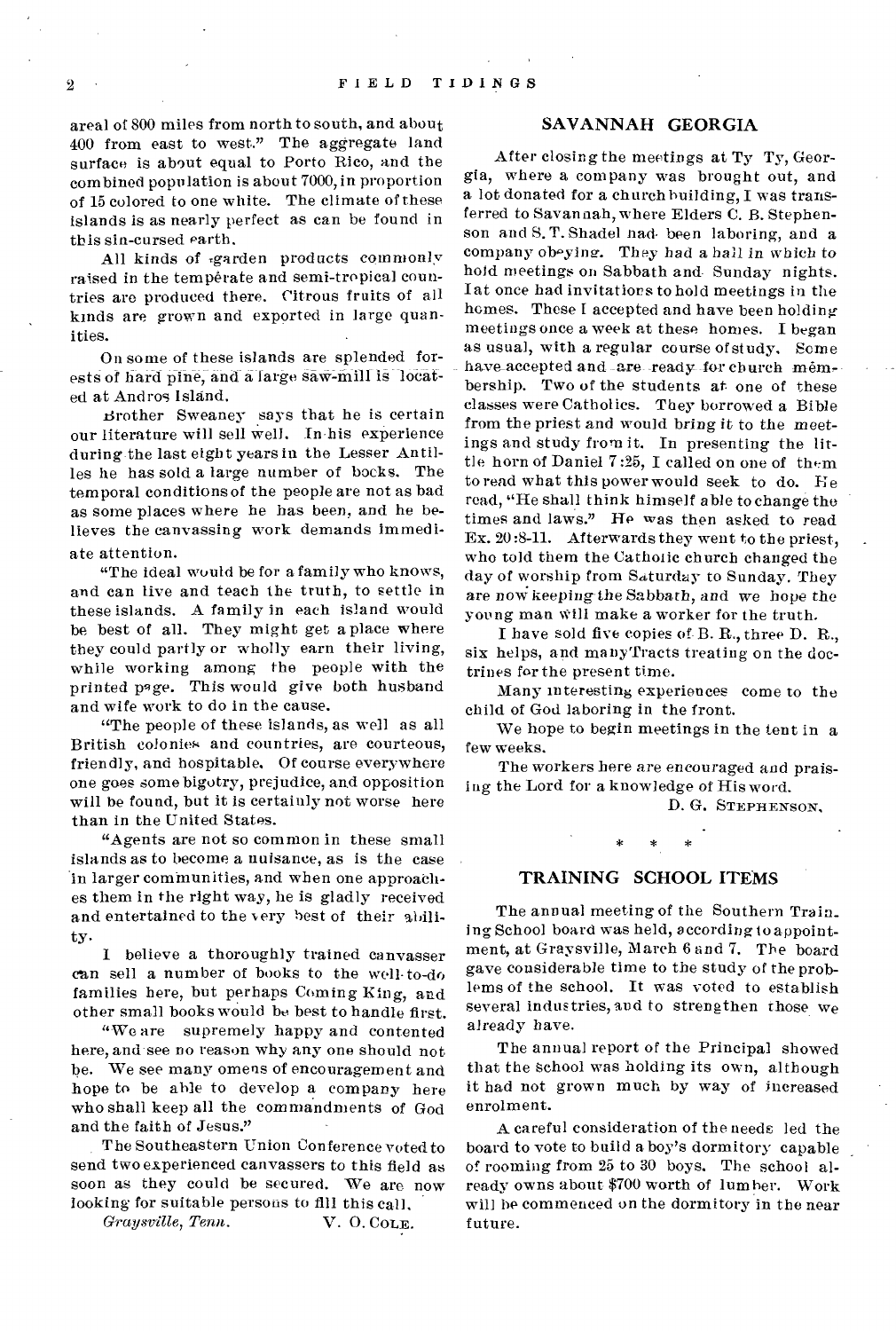فاقعهم والجوامرة الملائيا سالون  $\mathcal{F}=\mathcal{F}_{\mathbf{p},\mathcal{F}}$  .

The class in botany, which was organized about six weeks ago, is doing excellent work. Just now the agricultural department of the school is quite alive, preparing ground and getting in the crops for another year.

n<br>Gwelet ive

**Contractor** 

#### Summer School for White Teachers

According to a vote of the Southern and Southeastern Union Conferences, a summer school for white teachers wilt be held at Graysville, beginning June 13, and lasting four weeks. At the close of the school, two days will be set aside for examinations.

It is very much desired that all educational superintendents in both Unions be present the entire thee. Plans are being matured so that expense ,for board will be very light. All who are recommended by their conference presidents will receive tuition free; bring your recommendations with you.

Those who are interested should correspond with the educational secretary.

*Graysville, Tenn.* M. B. VANKIRK,

#### \*

### CUMBERLAND ITEMS

We are glad to report that the work in Cumberland is onward. Most encouraging reports have been received from all our workers, Elder Sanford of Chattanoga reports five new Sabbath-keepers in Alton Park, and others that are deeply interested as the result of Bible readings held in that place.

Elder Kittle is of excellent courage and reports three new Sabbath-keepers in Johnson City, who have taken their stand with us on all points of our faith, all the company have lined up with us on the \$300.000 fund and have sent in \$11.00 on the Tent fund.

Elder Shoup has had a most encouraging experience in his work at Athens, \$81.00 bas been raised to purchase chairs and furnishings for their place of worship.. Three hundred dollars has been promised toward building a house of worship. The little church at this place is of good courage and is pressing on to victory.

Sister Lenker is of good courage and is doing faithful work in all her departments, she is  $\epsilon$  now in the field visiting our churches in the interest of Christian education.

Brother Reeder, our field agent, is of excel.. lent courage having just closed a most-successful canvassers' institute at Cleveland. He is now very busy in the getting his workers start $ed_{\gamma}$  , we have the set of  $\omega$  and  $\tau$  and  $\gamma$ 

The prospects are exceedingly bright that we will have our quota of the \$300.000 fund rais-

ed. The following churches have pledged their quota and over. Graysville, \$1206.00. Cleveland, \$200.00. Chattanooga, \$240.00. Chattanooga, (Colored) \$80.00. East Mission Ridge, \$225.00. Athens, \$59.00 Johnson City, \$35.00. We have confidence that all the rest of our churches will line up and raise their quota.

Our dining tent equipment fund is steadily rising, we have now \$61.00 pledged with half of this amount inhand, send in your donations, to this fund to P,G. Stanley, 1217 Duncan Ave., Chattahooga, Tenn.

Yours for service,

P. G. STANLEY.

MISSION SCHOOL

#### Jacksonville, Florida.

We are glad to say that the dear Lord is wonderfully blessing us in our Mission school here.

We have a very good location just two blocks outside of the city limits on a shell road.

Although there are two district schools near us, yet we have enrolled 56 pupils; and though the attendance is not perfect, yet we have more than one teacher can satisfactoriy manage.

"Pray ye, therefore, the Lord of the harvest that he would send forth laborers into his harvest : Luke 10 :2.

The Lord has so miraculously guided and helped us in this little work that we feel greatly encouraged to "lay aside every weight", and "run," until He shall crown us with an overcomer's reward.

As you pray for this work remember that only two members of this school come from Sabbath-keepers' homes.

Yours in the conflict,

Mrs. L. P. WHETSEL. \* \* \*

#### MIAMI, FLORIDA

The tent meetings at this place, under the. supervision of Elder E: W. Webster, assisted by a company composed of Mrs. Webster, Brother H. Branson and wife, and the writer, are proressing 'With increasing interest., At a *xeeeat*  meeting in which a discourse on the Judgment given by Brother Branson, an earnest appeal was made for all to seek God with all their heart and to get rid of sin. A number came to the front seat and desired prayers, and many others raised their hands indicating a desire for prayers. Many tears gave evidence that hearts were touched by the tender influence of God's sweet